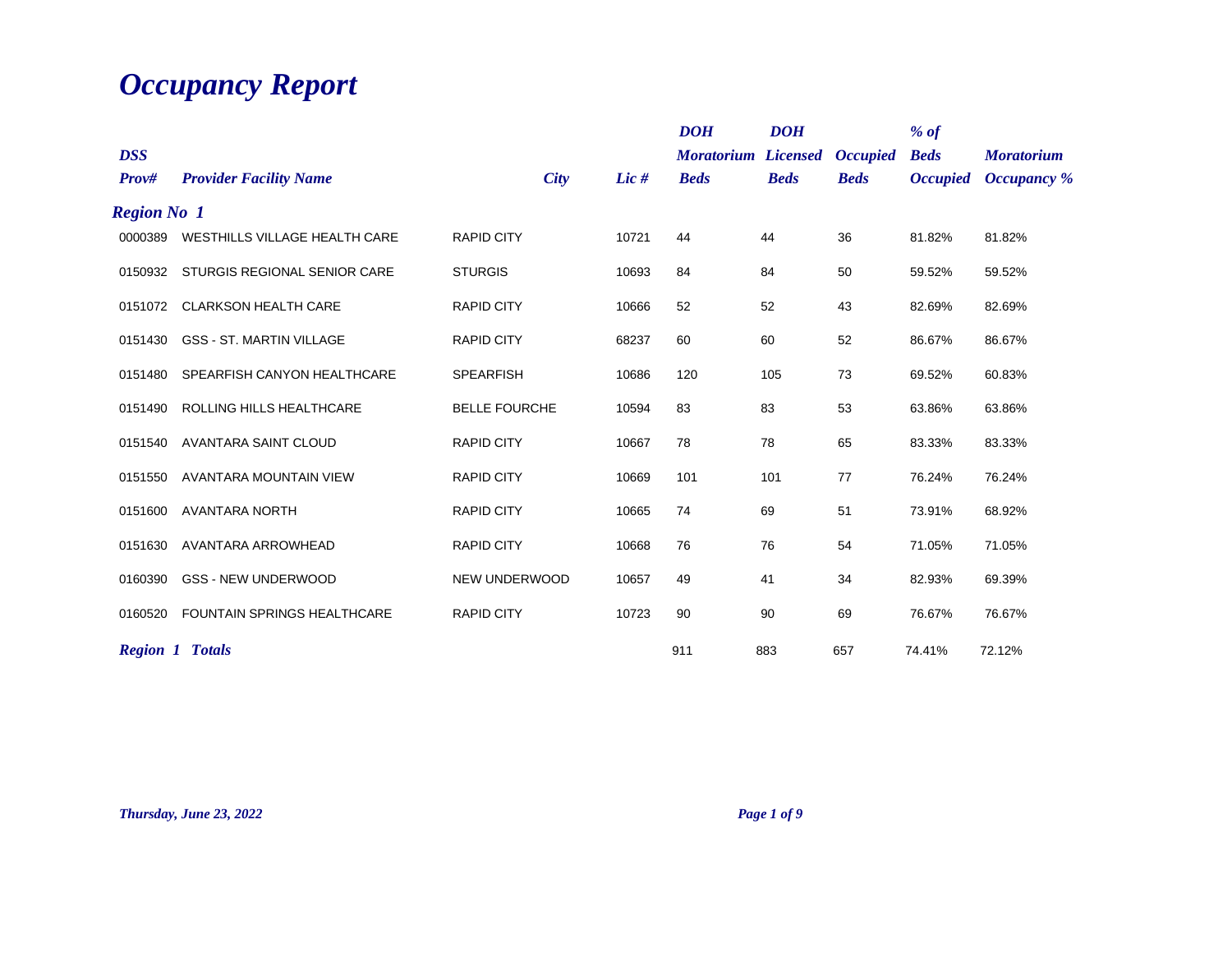|                     |                                |                    |         | <b>DOH</b>                                | <b>DOH</b>  |                                | $%$ of                         |                                         |
|---------------------|--------------------------------|--------------------|---------|-------------------------------------------|-------------|--------------------------------|--------------------------------|-----------------------------------------|
| <b>DSS</b><br>Prov# | <b>Provider Facility Name</b>  | <b>City</b>        | Lic $#$ | <b>Moratorium Licensed</b><br><b>Beds</b> | <b>Beds</b> | <b>Occupied</b><br><b>Beds</b> | <b>Beds</b><br><b>Occupied</b> | <b>Moratorium</b><br><b>Occupancy</b> % |
| <b>Region No 2</b>  |                                |                    |         |                                           |             |                                |                                |                                         |
| 0150180             | BENNETT CO HOSPITAL & NH       | <b>MARTIN</b>      | 10646   | 48                                        | 48          | 27                             | 56.25%                         | 56.25%                                  |
| 0150530             | SEVEN SISTERS LIVING CENTER    | <b>HOT SPRINGS</b> | 10630   | 59                                        | 59          | 52                             | 88.14%                         | 88.14%                                  |
| 0159920             | SOUTH DAKOTA VETERANS HOME     | <b>HOT SPRINGS</b> | 10523   | 78                                        | 78          | 63                             | 80.77%                         | 80.77%                                  |
| 0160290             | <b>KADOKA NURSING HOME</b>     | <b>KADOKA</b>      | 10637   | 32                                        | 31          | 28                             | 90.32%                         | 87.50%                                  |
|                     | <b>Region 2 Totals</b>         |                    |         | 217                                       | 216         | 170                            | 78.70%                         | 78.34%                                  |
| <b>Region No 3</b>  |                                |                    |         |                                           |             |                                |                                |                                         |
| 0150360             | AVERA MARYHOUSE LONG TERM CARE | <b>PIERRE</b>      | 10662   | 105                                       | 80          | 48                             | 60.00%                         | 45.71%                                  |
| 0150600             | PHILIP NURSING HOME            | PHILIP             | 10661   | 30                                        | 30          | 30                             | 100.00%                        | 100.00%                                 |
| 0151202             | FIVE COUNTIES NURSING HOME     | <b>LEMMON</b>      | 10641   | 52                                        | 40          | 34                             | 85.00%                         | 65.38%                                  |
| 0151470             | <b>MEDICINE WHEEL VILLAGE</b>  | <b>EAGLE BUTTE</b> | 68814   | 50                                        | 50          | 24                             | 48.00%                         | 48.00%                                  |
| 0151580             | <b>AVANTARA PIERRE</b>         | <b>PIERRE</b>      | 10663   | 72                                        | 72          | 52                             | 72.22%                         | 72.22%                                  |
| 0160380             | WALWORTH COUNTY CARE CENTER    | <b>SELBY</b>       | 10676   | 64                                        | 50          | 45                             | 90.00%                         | 70.31%                                  |
| 0160910             | <b>AVERA OAHE MANOR</b>        | <b>GETTYSBURG</b>  | 10624   | 60                                        | 53          | 32                             | 60.38%                         | 53.33%                                  |
| 0160970             | <b>HIGHMORE HEALTH</b>         | <b>HIGHMORE</b>    | 10628   | 46                                        | 41          | 34                             | 82.93%                         | 73.91%                                  |
|                     | <b>Region 3 Totals</b>         |                    |         | 479                                       | 416         | 299                            | 71.88%                         | 62.42%                                  |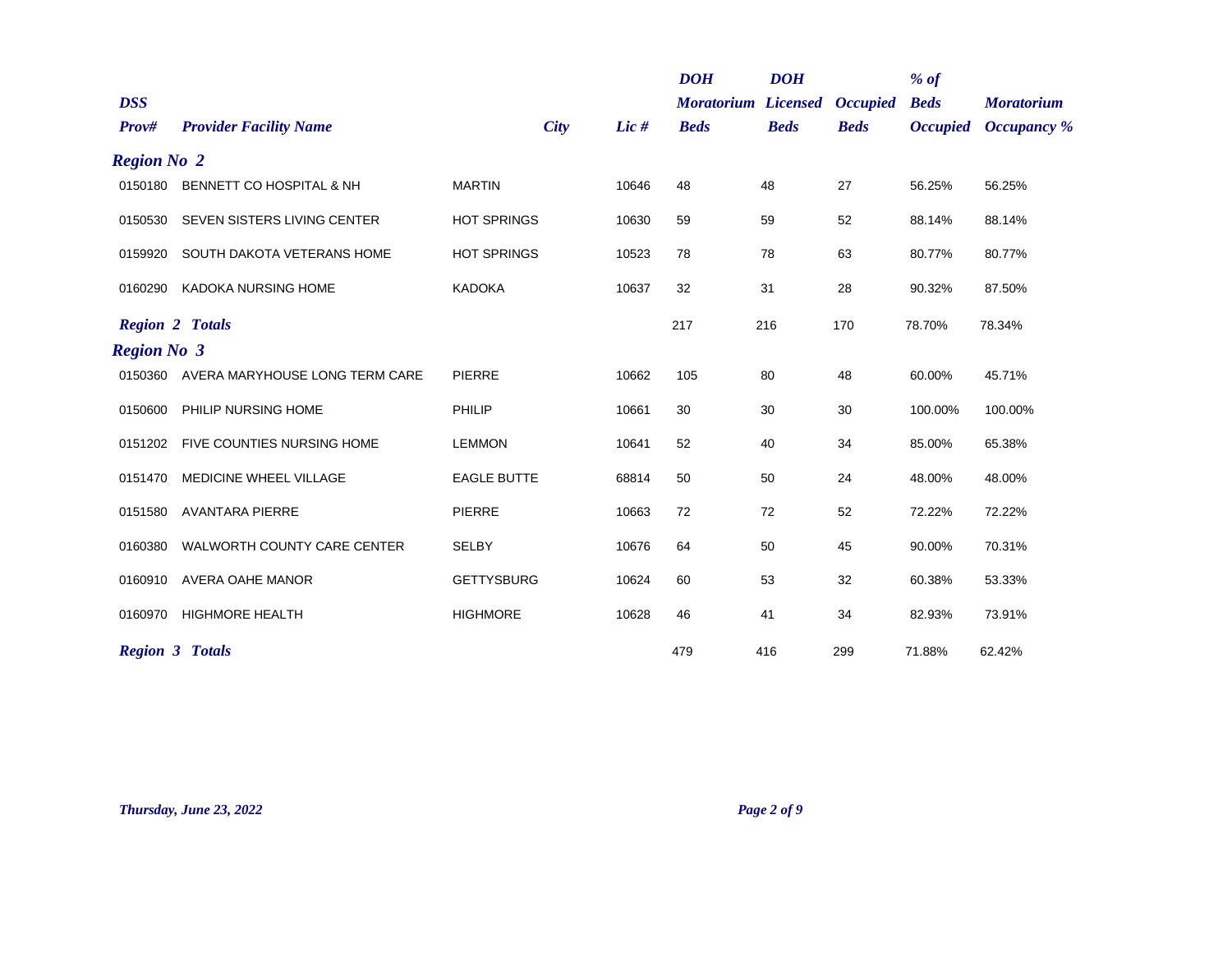| <b>DSS</b>          |                                |                    |       | <b>DOH</b><br><b>Moratorium Licensed Occupied</b> | <b>DOH</b>  |             | % $of$<br><b>Beds</b> | <b>Moratorium</b>           |
|---------------------|--------------------------------|--------------------|-------|---------------------------------------------------|-------------|-------------|-----------------------|-----------------------------|
| Prov#               | <b>Provider Facility Name</b>  | City               | Lie # | <b>Beds</b>                                       | <b>Beds</b> | <b>Beds</b> |                       | <b>Occupied Occupancy</b> % |
| <b>Region No. 4</b> |                                |                    |       |                                                   |             |             |                       |                             |
| 0150070             | AVERA ROSEBUD COUNTRY CARE CTR | GREGORY            | 10625 | 58                                                | 42          | 28          | 66.67%                | 48.28%                      |
| 0150210             | SANFORD CHAMBERLAIN CARE CTR   | <b>CHAMBERLAIN</b> | 10606 | 44                                                | 44          | 41          | 93.18%                | 93.18%                      |
| 0151243             | WHITE RIVER HEALTH CARE CENTER | <b>WHITE RIVER</b> | 10710 | 52                                                | 52          | 36          | 69.23%                | 69.23%                      |
| 0151290             | WINNER REGIONAL HEALTHCARE CTR | <b>WINNER</b>      | 10713 | 81                                                | 80          | 32          | 40.00%                | 39.51%                      |
|                     | <b>Region 4 Totals</b>         |                    |       | 235                                               | 218         | 137         | 62.84%                | 58.30%                      |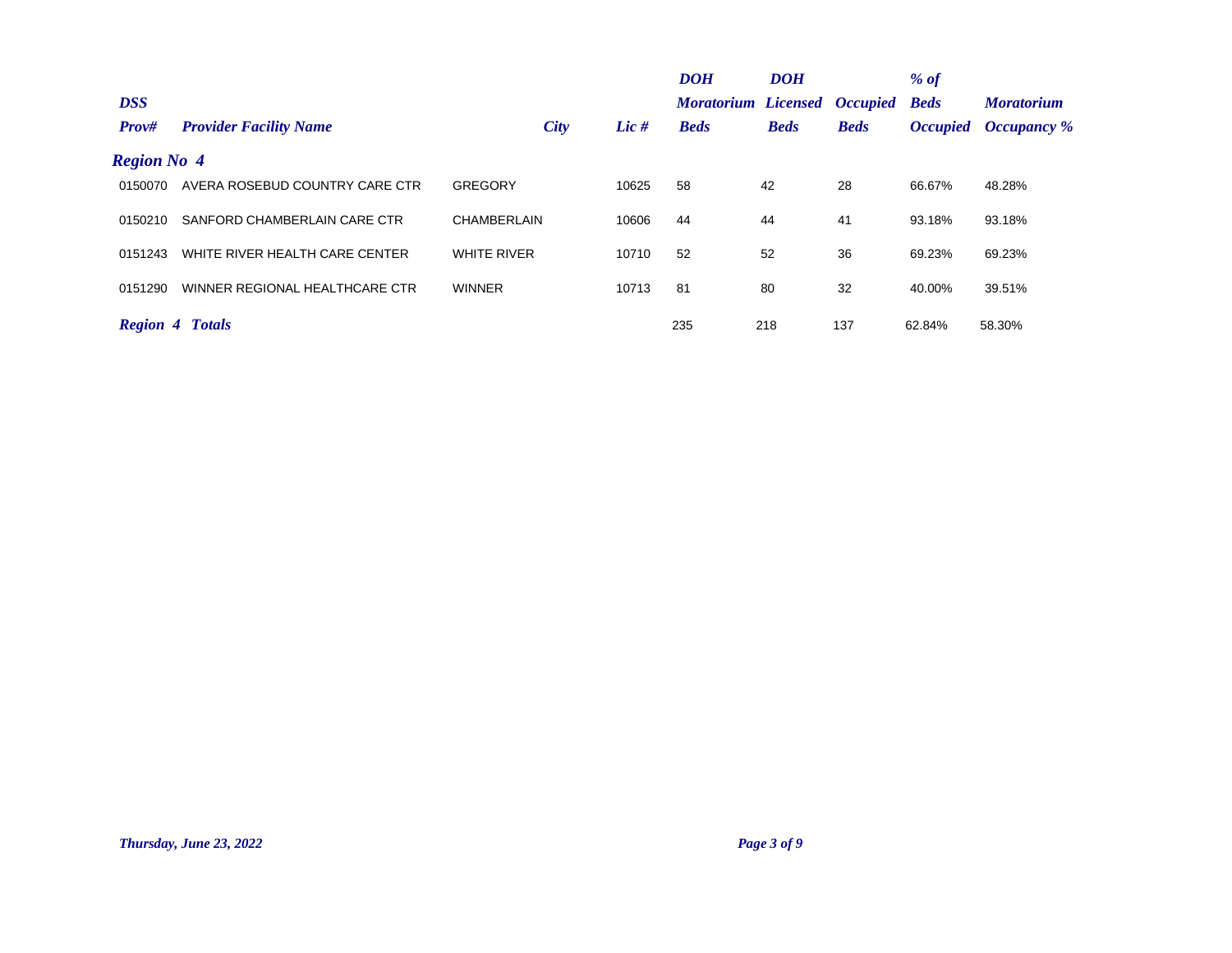|                     |                                  |                    |       | <b>DOH</b>                                | <b>DOH</b>  |                                | $%$ of                         |                                         |
|---------------------|----------------------------------|--------------------|-------|-------------------------------------------|-------------|--------------------------------|--------------------------------|-----------------------------------------|
| <b>DSS</b><br>Prov# | <b>Provider Facility Name</b>    | <b>City</b>        | Lic # | <b>Moratorium Licensed</b><br><b>Beds</b> | <b>Beds</b> | <b>Occupied</b><br><b>Beds</b> | <b>Beds</b><br><b>Occupied</b> | <b>Moratorium</b><br><b>Occupancy</b> % |
| <b>Region No 5</b>  |                                  |                    |       |                                           |             |                                |                                |                                         |
| 0150060             | AVERA EUREKA HEALTH CARE CTR     | <b>EUREKA</b>      | 10618 | 56                                        | 56          | 44                             | 78.57%                         | 78.57%                                  |
| 0150230             | JENKIN'S LIVING CENTER           | <b>WATERTOWN</b>   | 10703 | 176                                       | 162         | 89                             | 54.94%                         | 50.57%                                  |
| 0150280             | <b>BETHESDA HOME</b>             | <b>WEBSTER</b>     | 10706 | 58                                        | 50          | 45                             | 90.00%                         | 77.59%                                  |
| 0150290             | <b>GSS - DEUEL COUNTY</b>        | <b>CLEAR LAKE</b>  | 10608 | 75                                        | 40          | $\overline{2}$                 | 5.00%                          | 2.67%                                   |
| 0150590             | <b>TEKAKWITHA NURSING CENTER</b> | <b>SISSETON</b>    | 10685 | 101                                       | 50          | 34                             | 68.00%                         | 33.66%                                  |
| 0150700             | BETHESDA HOME OF ABERDEEN        | ABERDEEN           | 10589 | 86                                        | 86          | 76                             | 88.37%                         | 88.37%                                  |
| 0151130             | <b>BOWDLE NURSING HOME</b>       | <b>BOWDLE</b>      | 10596 | 38                                        | 34          | 30                             | 88.24%                         | 78.95%                                  |
| 0151140             | ESTELLINE NURSING AND CARE CTR   | <b>ESTELLINE</b>   | 10617 | 60                                        | 60          | 53                             | 88.33%                         | 88.33%                                  |
| 0151162             | AVERA MOTHER JOSEPH MANOR        | ABERDEEN           | 10590 | 81                                        | 81          | 70                             | 86.42%                         | 86.42%                                  |
| 0151233             | ABERDEEN HEALTH AND REHAB        | ABERDEEN           | 10587 | 172                                       | 70          | 67                             | 95.71%                         | 38.95%                                  |
| 0151450             | ABERDEEN NURSING & REHAB CTR     | ABERDEEN           | 10588 | 99                                        | 99          | 67                             | 67.68%                         | 67.68%                                  |
| 0151530             | <b>AVANTARA GROTON</b>           | <b>GROTON</b>      | 10626 | 60                                        | 60          | 32                             | 53.33%                         | 53.33%                                  |
| 0151570             | AVANTARA WATERTOWN               | <b>WATERTOWN</b>   | 10704 | 51                                        | 51          | 48                             | 94.12%                         | 94.12%                                  |
| 0151590             | AVANTARA LAKE NORDEN             | <b>LAKE NORDEN</b> | 10639 | 63                                        | 46          | 39                             | 84.78%                         | 61.90%                                  |
| 0151610             | AVANTARA CLARK CITY              | <b>CLARK</b>       | 10607 | 45                                        | 35          | 29                             | 82.86%                         | 64.44%                                  |
| 0151640             | AVANTARA MILBANK                 | <b>MILBANK</b>     | 10650 | 83                                        | 77          | 43                             | 55.84%                         | 51.81%                                  |
| 0160000             | WHEATCREST HILLS HEALTHCARE      | <b>BRITTON</b>     | 10599 | 60                                        | 60          | 35                             | 58.33%                         | 58.33%                                  |
| 0160140             | STRAND-KJORSVIG COMMUNITY HOME   | <b>ROSLYN</b>      | 10673 | 36                                        | 35          | 27                             | 77.14%                         | 75.00%                                  |
|                     | Thursday, June 23, 2022          |                    |       |                                           | Page 4 of 9 |                                |                                |                                         |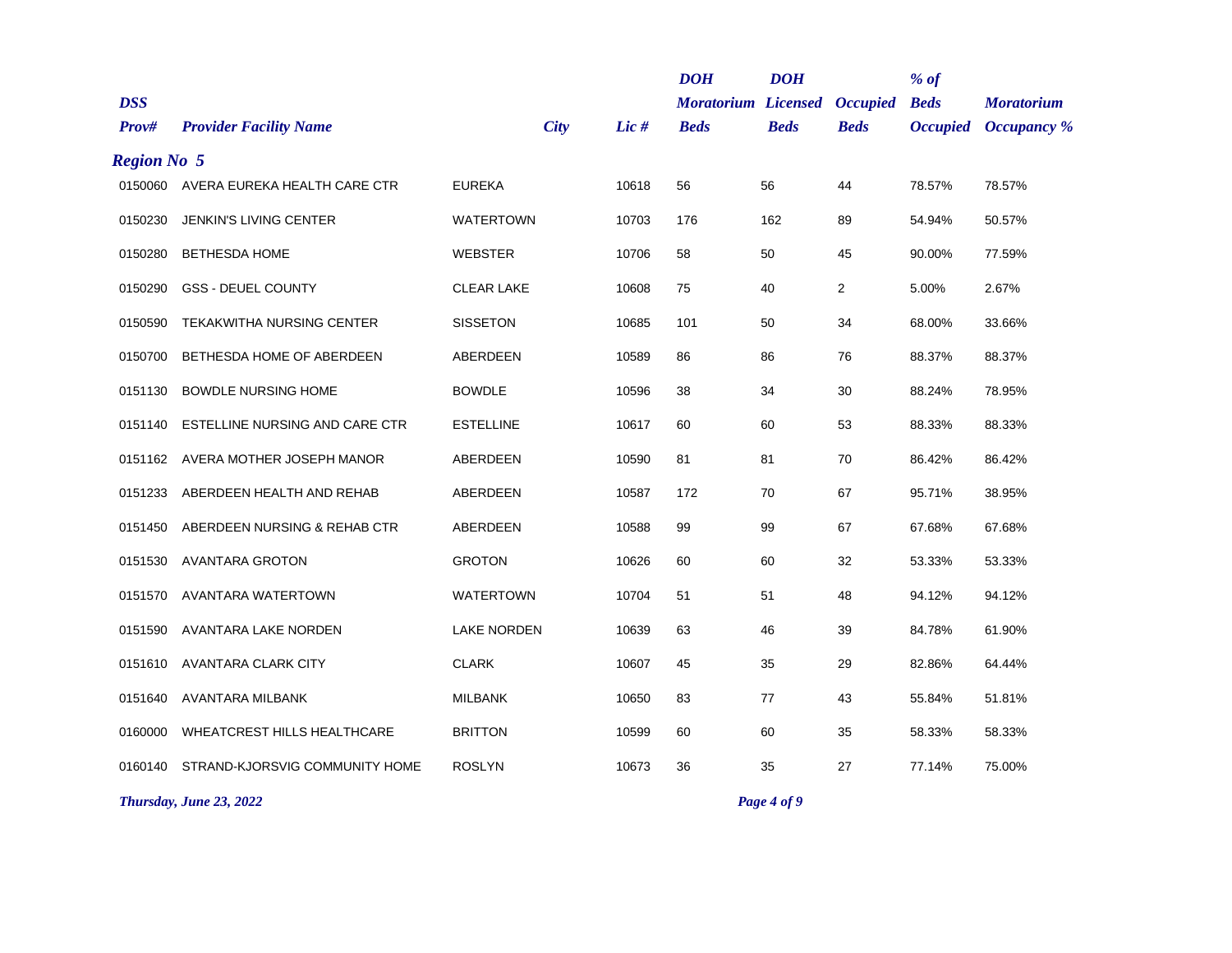|                        |                               |                |      |       | <b>DOH</b>                               | <b>DOH</b>  |             | % of   |                      |
|------------------------|-------------------------------|----------------|------|-------|------------------------------------------|-------------|-------------|--------|----------------------|
| <b>DSS</b>             |                               |                |      |       | <b>Moratorium Licensed Occupied Beds</b> |             |             |        | <b>Moratorium</b>    |
| Prov#                  | <b>Provider Facility Name</b> |                | City | Lie # | <b>Beds</b>                              | <b>Beds</b> | <b>Beds</b> |        | Occupied Occupancy % |
| 0160150                | <b>SUN DIAL MANOR</b>         | <b>BRISTOL</b> |      | 10598 | 37                                       | 37          | 27          | 72.97% | 72.97%               |
| 0160220                | ST WILLIAM'S CARE CENTER      | <b>MILBANK</b> |      | 10649 | 60                                       | 60          | 46          | 76.67% | 76.67%               |
| 0160432                | WILMOT CARE CENTER INC.       | <b>WILMOT</b>  |      | 10712 | 42                                       | 26          | 23          | 88.46% | 54.76%               |
| <b>Region 5 Totals</b> |                               |                |      |       | 1539                                     | 1275        | 926         | 72.63% | 60.17%               |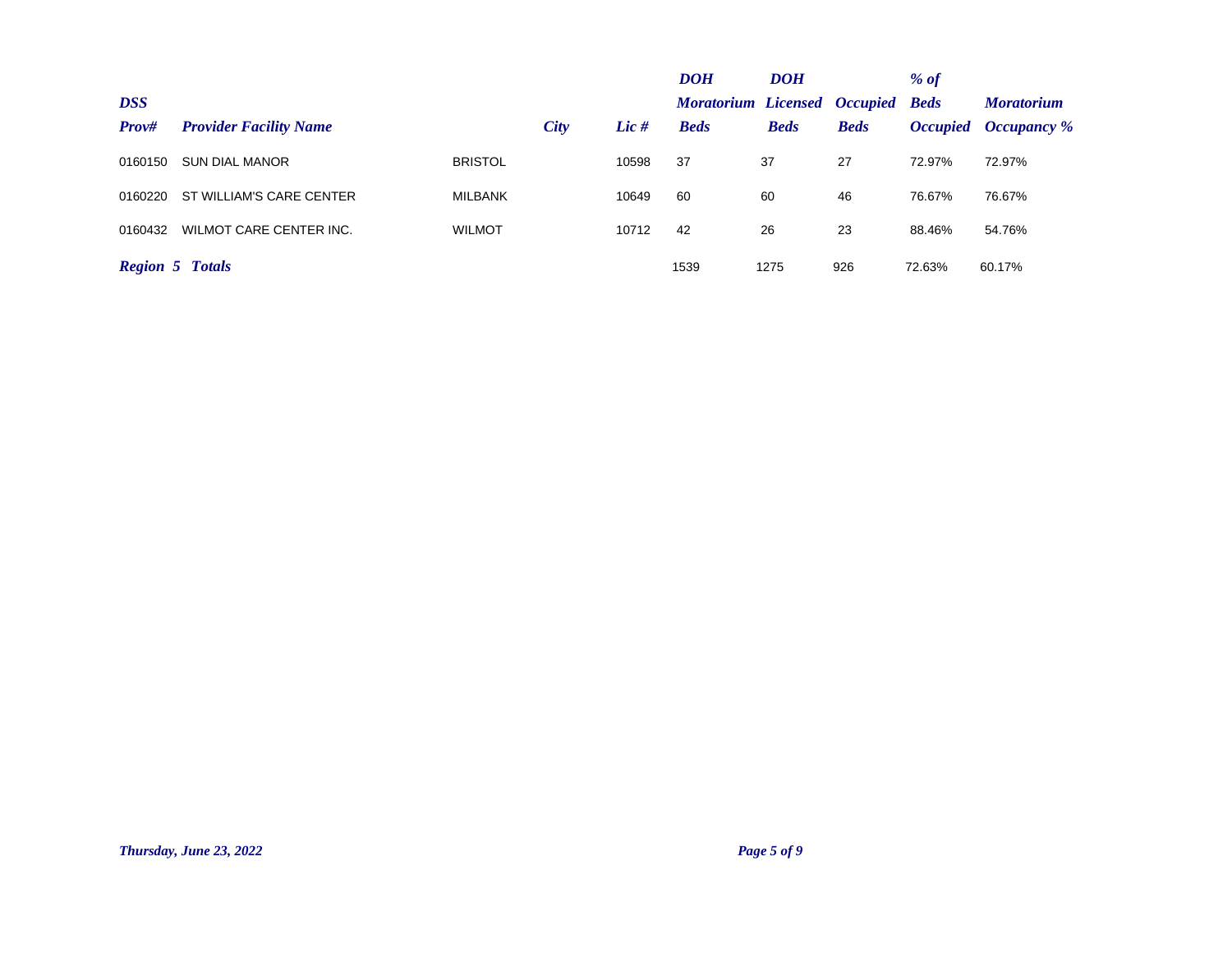|                    |                                       |                                     |       | <b>DOH</b>                 | <b>DOH</b>  |                 | $%$ of          |                    |
|--------------------|---------------------------------------|-------------------------------------|-------|----------------------------|-------------|-----------------|-----------------|--------------------|
| <b>DSS</b>         |                                       |                                     |       | <b>Moratorium Licensed</b> |             | <b>Occupied</b> | <b>Beds</b>     | <b>Moratorium</b>  |
| Prov#              | <b>Provider Facility Name</b>         | <b>City</b>                         | Lic # | <b>Beds</b>                | <b>Beds</b> | <b>Beds</b>     | <b>Occupied</b> | <b>Occupancy</b> % |
| <b>Region No 6</b> |                                       |                                     |       |                            |             |                 |                 |                    |
|                    | 0150120 EASTERN STAR HOME OF SD, INC. | <b>REDFIELD</b>                     | 10670 | 30                         | 30          | 28              | 93.33%          | 93.33%             |
| 0150140            | THE NEIGHBORHOODS AT BROOKVIEW        | <b>BROOKINGS</b>                    | 10600 | 79                         | 79          | 64              | 81.01%          | 81.01%             |
| 0150350            | GOOD SAMARITAN SOCIETY MILLER         | <b>MILLER</b>                       | 10651 | 60                         | 50          | 39              | 78.00%          | 65.00%             |
| 0150390            | BETHEL LUTHERAN HOME                  | <b>MADISON</b>                      | 10644 | 59                         | 59          | 50              | 84.75%          | 84.75%             |
| 0150470            | <b>GOOD SAMARITAN SOCIETY HOWARD</b>  | <b>HOWARD</b>                       | 10631 | 76                         | 47          | 32              | 68.09%          | 42.11%             |
| 0151182            | AVERA BRADY HEALTH AND REHAB          | <b>MITCHELL</b>                     | 10652 | 84                         | 84          | 58              | 69.05%          | 69.05%             |
| 0151340            | <b>FAULKTON SENIOR LIVING</b>         | <b>FAULKTON</b>                     | 10619 | 50                         | 35          | 35              | 100.00%         | 70.00%             |
| 0151500            | RIVERVIEW HEALTHCARE CENTER           | <b>FLANDREAU</b>                    | 10620 | 83                         | 63          | 35              | 55.56%          | 42.17%             |
| 0151560            | <b>AVANTARA REDFIELD</b>              | <b>REDFIELD</b>                     | 10671 | 87                         | 86          | 35              | 40.70%          | 40.23%             |
| 0151620            | AVANTARA ARLINGTON                    | <b>ARLINGTON</b>                    | 10592 | 52                         | 52          | 28              | 53.85%          | 53.85%             |
| 0151660            | <b>AVANTARA HURON</b>                 | <b>HURON</b>                        | 10633 | 163                        | 119         | 70              | 58.82%          | 42.94%             |
| 0160020            | AURORA BRULE NURSING HOME INC.        | <b>WHITE LAKE</b>                   | 10709 | 77                         | 38          | 34              | 89.47%          | 44.16%             |
| 0160050            | UNITED LIVING COMMUNITY               | <b>BROOKINGS</b>                    | 10601 | 81                         | 81          | 51              | 62.96%          | 62.96%             |
| 0160300            | <b>WESKOTA MANOR</b>                  | <b>WESSINGTON</b><br><b>SPRINGS</b> | 10707 | 40                         | 40          | 30              | 75.00%          | 75.00%             |
| 0160320            | GOOD SAMARITAN SOCIETY DE SMET        | DE SMET                             | 10614 | 72                         | 46          | 37              | 80.43%          | 51.39%             |
| 0160460            | PRAIRIE VIEW HEALTHCARE CENTER        | WOONSOCKET                          | 10714 | 52                         | 52          | 35              | 67.31%          | 67.31%             |
| 0160540            | FIRESTEEL HEALTHCARE CENTER           | <b>MITCHELL</b>                     | 10653 | 168                        | 150         | 77              | 51.33%          | 45.83%             |
| 0160550            | <b>DIAMOND CARE CENTER</b>            | <b>BRIDGEWATER</b>                  | 10597 | 56                         | 38          | 27              | 71.05%          | 48.21%             |
|                    |                                       |                                     |       |                            |             |                 |                 |                    |

*Thursday, June 23, 2022 Page 6 of 9*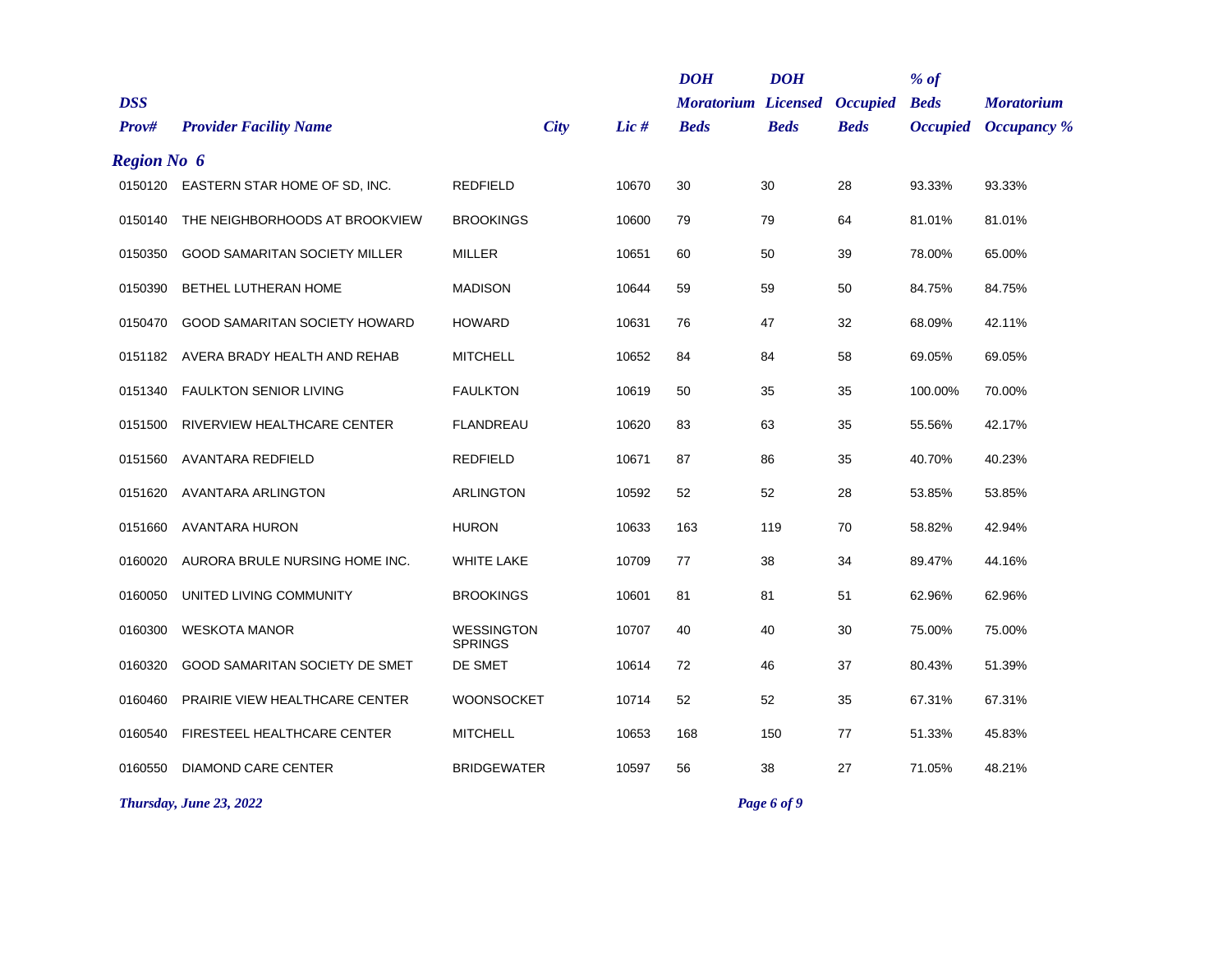|                        |                               |                  |      |       | <b>DOH</b>                               | DOH         |             | $%$ of |                             |
|------------------------|-------------------------------|------------------|------|-------|------------------------------------------|-------------|-------------|--------|-----------------------------|
| <b>DSS</b>             |                               |                  |      |       | <b>Moratorium Licensed Occupied Beds</b> |             |             |        | <i>Moratorium</i>           |
| Prov#                  | <b>Provider Facility Name</b> |                  | City | Lie # | <b>Beds</b>                              | <b>Beds</b> | <b>Beds</b> |        | <b>Occupied Occupancy</b> % |
| 0160560                | <b>GSS - CANISTOTA</b>        | <b>CANISTOTA</b> |      | 10603 | 64                                       | 55          | 48          | 87.27% | 75.00%                      |
| <b>Region 6 Totals</b> |                               |                  |      |       | 1433                                     | 1204        | 813         | 67.52% | 56.73%                      |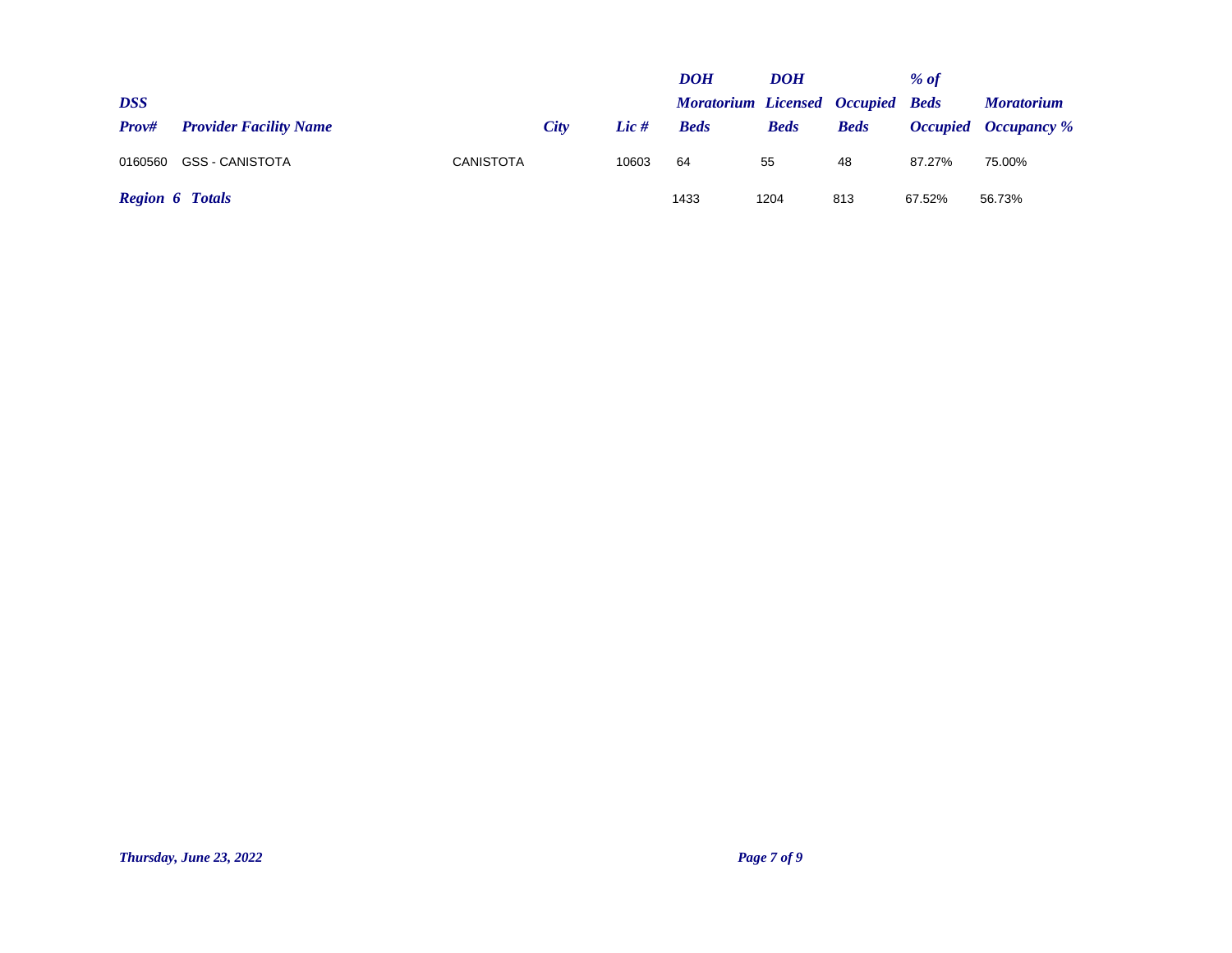| <b>DSS</b><br><b>Moratorium Licensed</b><br><b>Beds</b><br><b>Occupied</b><br><b>Moratorium</b><br><b>City</b><br>Lic #<br>Occupancy %<br>Prov#<br><b>Provider Facility Name</b><br><b>Beds</b><br><b>Beds</b><br><b>Beds</b><br><b>Occupied</b><br><b>Region No 7</b><br>0150050 OAKVIEW TERRACE<br><b>FREEMAN</b><br>10621<br>59<br>45<br>40<br>88.89%<br>67.80%<br>ALCESTER CARE & REHAB CENTER<br><b>ALCESTER</b><br>10591<br>31<br>75.61%<br>36.90%<br>0150520<br>84<br>41<br>PLATTE CARE CENTER<br><b>PLATTE</b><br>10664<br>48<br>48<br>28<br>58.33%<br>58.33%<br>0150680<br>LAKE ANDES SENIOR LIVING<br><b>LAKE ANDES</b><br>10638<br>52<br>35<br>28<br>80.00%<br>53.85%<br>0151192<br>AVERA BORMANN MANOR<br><b>PARKSTON</b><br>10660<br>49<br>43<br>49<br>87.76%<br>87.76%<br>0151260<br>AVERA SISTER JAMES CARE CENTER<br>YANKTON<br>10716<br>158<br>84.49%<br>0151350<br>187<br>187<br>84.49%<br>PRAIRIE ESTATES CARE CENTER<br><b>ELK POINT</b><br>10615<br>37<br>28.00%<br>50<br>14<br>37.84%<br>0151460<br>AVANTARA ARMOUR<br><b>ARMOUR</b><br>10593<br>45<br>45<br>27<br>60.00%<br>60.00%<br>0151510<br><b>YANKTON</b><br>SD HUMAN SERVICES CENTER<br>10719<br>69<br>69<br>40<br>57.97%<br>57.97%<br>0159900<br>10695<br>GOOD SAMARITAN SOCIETY TYNDALL<br><b>TYNDALL</b><br>71<br>54<br>48<br>88.89%<br>67.61%<br>0160030<br><b>GSS - SCOTLAND</b><br><b>SCOTLAND</b><br>62<br>33<br>0160040<br>10675<br>37<br>89.19%<br>53.23%<br>WAGNER<br>10700<br>77<br>44<br>40<br>51.95%<br>0160080<br>GOOD SAMARITAN SOCIETY WAGNER<br>90.91%<br>SUNSET MANOR AVERA HEALTH<br><b>IRENE</b><br>10636<br>68<br>58<br>55<br>80.88%<br>0160110<br>94.83%<br>GOOD SAMARITAN SOCIETY CORSICA<br><b>CORSICA</b><br>10609<br>62<br>50<br>35<br>70.00%<br>56.45%<br>0160160 |  |  | $%$ of |  | <b>DOH</b> | <b>DOH</b> |  |  |  |  |
|----------------------------------------------------------------------------------------------------------------------------------------------------------------------------------------------------------------------------------------------------------------------------------------------------------------------------------------------------------------------------------------------------------------------------------------------------------------------------------------------------------------------------------------------------------------------------------------------------------------------------------------------------------------------------------------------------------------------------------------------------------------------------------------------------------------------------------------------------------------------------------------------------------------------------------------------------------------------------------------------------------------------------------------------------------------------------------------------------------------------------------------------------------------------------------------------------------------------------------------------------------------------------------------------------------------------------------------------------------------------------------------------------------------------------------------------------------------------------------------------------------------------------------------------------------------------------------------------------------------------------------------------------------------------------------------------------------------------------------------------------------------------------|--|--|--------|--|------------|------------|--|--|--|--|
|                                                                                                                                                                                                                                                                                                                                                                                                                                                                                                                                                                                                                                                                                                                                                                                                                                                                                                                                                                                                                                                                                                                                                                                                                                                                                                                                                                                                                                                                                                                                                                                                                                                                                                                                                                            |  |  |        |  |            |            |  |  |  |  |
|                                                                                                                                                                                                                                                                                                                                                                                                                                                                                                                                                                                                                                                                                                                                                                                                                                                                                                                                                                                                                                                                                                                                                                                                                                                                                                                                                                                                                                                                                                                                                                                                                                                                                                                                                                            |  |  |        |  |            |            |  |  |  |  |
|                                                                                                                                                                                                                                                                                                                                                                                                                                                                                                                                                                                                                                                                                                                                                                                                                                                                                                                                                                                                                                                                                                                                                                                                                                                                                                                                                                                                                                                                                                                                                                                                                                                                                                                                                                            |  |  |        |  |            |            |  |  |  |  |
|                                                                                                                                                                                                                                                                                                                                                                                                                                                                                                                                                                                                                                                                                                                                                                                                                                                                                                                                                                                                                                                                                                                                                                                                                                                                                                                                                                                                                                                                                                                                                                                                                                                                                                                                                                            |  |  |        |  |            |            |  |  |  |  |
|                                                                                                                                                                                                                                                                                                                                                                                                                                                                                                                                                                                                                                                                                                                                                                                                                                                                                                                                                                                                                                                                                                                                                                                                                                                                                                                                                                                                                                                                                                                                                                                                                                                                                                                                                                            |  |  |        |  |            |            |  |  |  |  |
|                                                                                                                                                                                                                                                                                                                                                                                                                                                                                                                                                                                                                                                                                                                                                                                                                                                                                                                                                                                                                                                                                                                                                                                                                                                                                                                                                                                                                                                                                                                                                                                                                                                                                                                                                                            |  |  |        |  |            |            |  |  |  |  |
|                                                                                                                                                                                                                                                                                                                                                                                                                                                                                                                                                                                                                                                                                                                                                                                                                                                                                                                                                                                                                                                                                                                                                                                                                                                                                                                                                                                                                                                                                                                                                                                                                                                                                                                                                                            |  |  |        |  |            |            |  |  |  |  |
|                                                                                                                                                                                                                                                                                                                                                                                                                                                                                                                                                                                                                                                                                                                                                                                                                                                                                                                                                                                                                                                                                                                                                                                                                                                                                                                                                                                                                                                                                                                                                                                                                                                                                                                                                                            |  |  |        |  |            |            |  |  |  |  |
|                                                                                                                                                                                                                                                                                                                                                                                                                                                                                                                                                                                                                                                                                                                                                                                                                                                                                                                                                                                                                                                                                                                                                                                                                                                                                                                                                                                                                                                                                                                                                                                                                                                                                                                                                                            |  |  |        |  |            |            |  |  |  |  |
|                                                                                                                                                                                                                                                                                                                                                                                                                                                                                                                                                                                                                                                                                                                                                                                                                                                                                                                                                                                                                                                                                                                                                                                                                                                                                                                                                                                                                                                                                                                                                                                                                                                                                                                                                                            |  |  |        |  |            |            |  |  |  |  |
|                                                                                                                                                                                                                                                                                                                                                                                                                                                                                                                                                                                                                                                                                                                                                                                                                                                                                                                                                                                                                                                                                                                                                                                                                                                                                                                                                                                                                                                                                                                                                                                                                                                                                                                                                                            |  |  |        |  |            |            |  |  |  |  |
|                                                                                                                                                                                                                                                                                                                                                                                                                                                                                                                                                                                                                                                                                                                                                                                                                                                                                                                                                                                                                                                                                                                                                                                                                                                                                                                                                                                                                                                                                                                                                                                                                                                                                                                                                                            |  |  |        |  |            |            |  |  |  |  |
|                                                                                                                                                                                                                                                                                                                                                                                                                                                                                                                                                                                                                                                                                                                                                                                                                                                                                                                                                                                                                                                                                                                                                                                                                                                                                                                                                                                                                                                                                                                                                                                                                                                                                                                                                                            |  |  |        |  |            |            |  |  |  |  |
|                                                                                                                                                                                                                                                                                                                                                                                                                                                                                                                                                                                                                                                                                                                                                                                                                                                                                                                                                                                                                                                                                                                                                                                                                                                                                                                                                                                                                                                                                                                                                                                                                                                                                                                                                                            |  |  |        |  |            |            |  |  |  |  |
|                                                                                                                                                                                                                                                                                                                                                                                                                                                                                                                                                                                                                                                                                                                                                                                                                                                                                                                                                                                                                                                                                                                                                                                                                                                                                                                                                                                                                                                                                                                                                                                                                                                                                                                                                                            |  |  |        |  |            |            |  |  |  |  |
|                                                                                                                                                                                                                                                                                                                                                                                                                                                                                                                                                                                                                                                                                                                                                                                                                                                                                                                                                                                                                                                                                                                                                                                                                                                                                                                                                                                                                                                                                                                                                                                                                                                                                                                                                                            |  |  |        |  |            |            |  |  |  |  |
|                                                                                                                                                                                                                                                                                                                                                                                                                                                                                                                                                                                                                                                                                                                                                                                                                                                                                                                                                                                                                                                                                                                                                                                                                                                                                                                                                                                                                                                                                                                                                                                                                                                                                                                                                                            |  |  |        |  |            |            |  |  |  |  |
| 27<br>MENNO-OLIVET CARE CENTER<br><b>MENNO</b><br>10648<br>49<br>41<br>65.85%<br>55.10%<br>0160260                                                                                                                                                                                                                                                                                                                                                                                                                                                                                                                                                                                                                                                                                                                                                                                                                                                                                                                                                                                                                                                                                                                                                                                                                                                                                                                                                                                                                                                                                                                                                                                                                                                                         |  |  |        |  |            |            |  |  |  |  |
| WAKONDA HERITAGE MANOR<br><b>WAKONDA</b><br>10701<br>45<br>35<br>31<br>88.57%<br>68.89%<br>0160590                                                                                                                                                                                                                                                                                                                                                                                                                                                                                                                                                                                                                                                                                                                                                                                                                                                                                                                                                                                                                                                                                                                                                                                                                                                                                                                                                                                                                                                                                                                                                                                                                                                                         |  |  |        |  |            |            |  |  |  |  |
| <b>VERMILLION</b><br>10697<br>SANFORD CARE CENTER VERMILLION<br>66<br>66<br>56<br>84.85%<br>84.85%<br>0160930                                                                                                                                                                                                                                                                                                                                                                                                                                                                                                                                                                                                                                                                                                                                                                                                                                                                                                                                                                                                                                                                                                                                                                                                                                                                                                                                                                                                                                                                                                                                                                                                                                                              |  |  |        |  |            |            |  |  |  |  |
| <b>Region 7 Totals</b><br>1143<br>941<br>734<br>78.00%<br>64.22%                                                                                                                                                                                                                                                                                                                                                                                                                                                                                                                                                                                                                                                                                                                                                                                                                                                                                                                                                                                                                                                                                                                                                                                                                                                                                                                                                                                                                                                                                                                                                                                                                                                                                                           |  |  |        |  |            |            |  |  |  |  |
| Page 8 of 9<br>Thursday, June 23, 2022                                                                                                                                                                                                                                                                                                                                                                                                                                                                                                                                                                                                                                                                                                                                                                                                                                                                                                                                                                                                                                                                                                                                                                                                                                                                                                                                                                                                                                                                                                                                                                                                                                                                                                                                     |  |  |        |  |            |            |  |  |  |  |